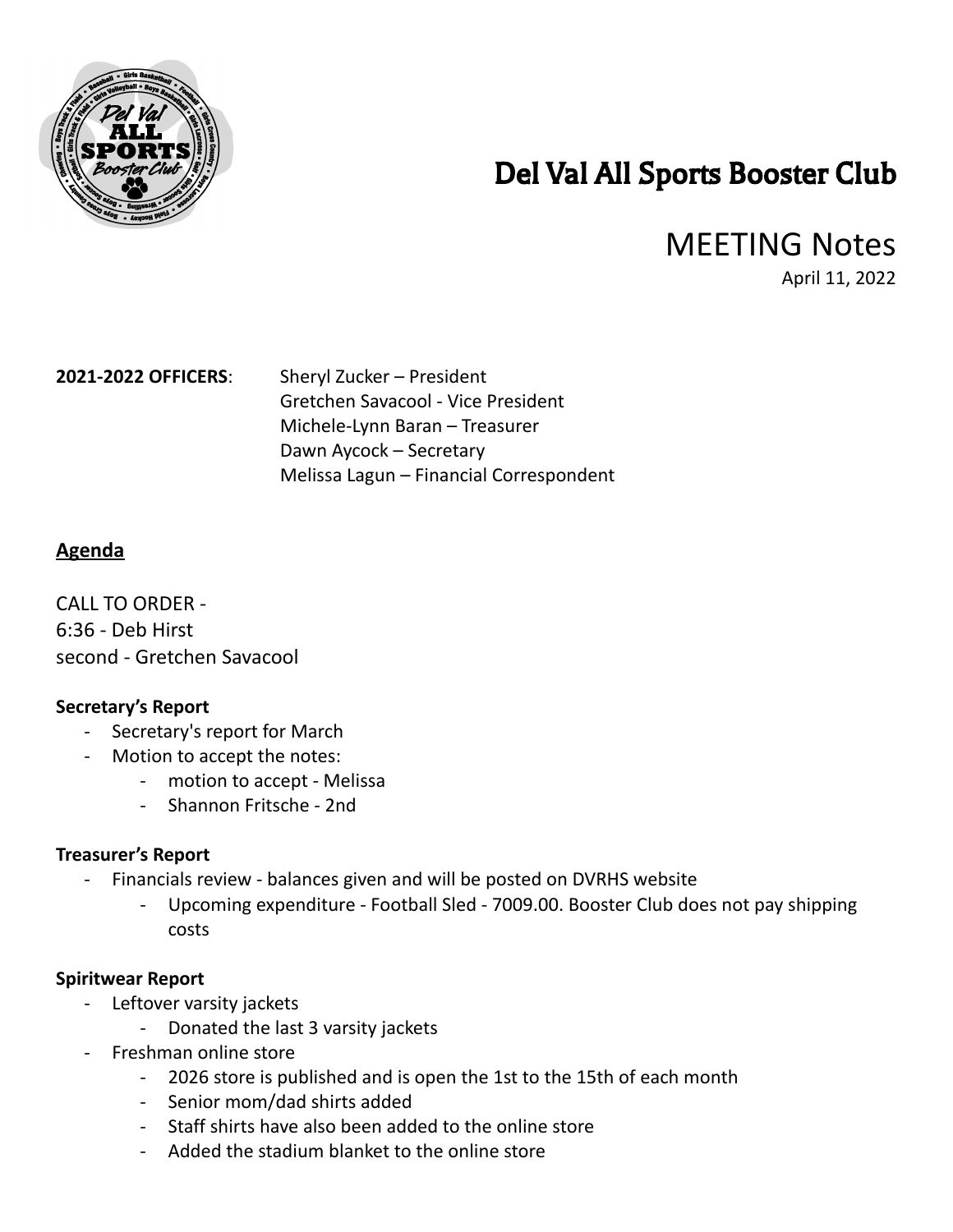- Will need to place a June order
- At about 20K in sales for this year
- Inventory of the trailer will be done
- Review the option of ensuring the individual team stores profits will go back to the actual team and the Booster club will make money off the general store
- Look to implement a service fee for managing, but allow the remaining profits to go back to the team
- Baseball is the only spring sport that did not use SP online store

# **NEW BUSINESS**:

- 1. Del Val Buddies Unified Sponsor Field Day
	- a. Alli Brighthoff head of Del Val Buddies Unified
	- b. Janice Jones head of Best Buddies
	- c. Del Val Wrestling/Booster Club is looking at doing a fundraiser this summer
- 2. Grand opening Turf Field 4/22/22
	- a. Ribbon cutting 4/22/22 after Boys and before Girls lacrosse games
- 3. Senior Nights
	- a. Boys Lax 4/28
	- b. Girls Lax 4/22
	- c. BBall 5/20
	- d. SBall 5/10
	- e. Track No senior night
	- f. Golf No senior night, they do something postseason

# **OLD BUSINESS:**

- 1. Football Sled Equipment Request Follow Up
	- a. Approved will notify Haughey
- 2. Trailer Update
	- a. Trailer is housed in Alexandria until we are able to park at the high school
- 3. Treasurer Opening
	- a. Michele Baran is stepping down
	- b. Please spread the word
- 4. Field Enhancement (Bricks) Here is the link to the online order form <https://www.brickmarkers.com/donors/del-val/>
	- a. Bricks are arriving Gretchen is storing
	- b. Order form is online to avoid issues with logging on paper
- 5. Fence Cups
	- a. New quote needs to be submitted to have the school name spelled out which will look nice
	- b. Team submitting should confirm that the fence will not be taken down due to recent construction
	- c. Team submitting should make sure that they are installed and maintained as needed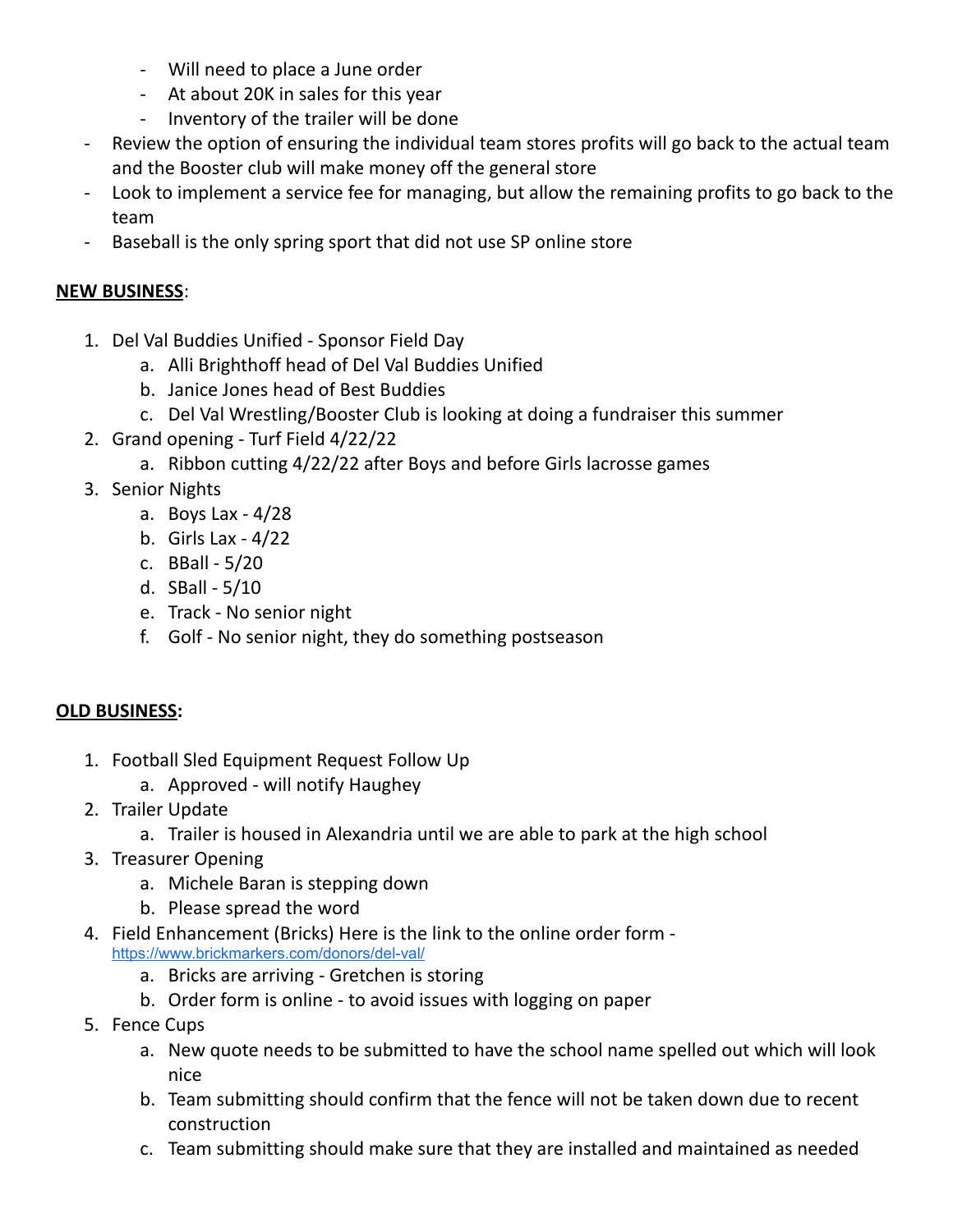# 6. Scholarship

- a. Awaiting an announcement from Mr Woodland still pending
- b. We have reached out to him as of the March 7 meeting
- c. We have sent a follow up email to request an update
- d. June 7th is End of year banquet (5pm)

# **SPRING SPORTS REPS:**

**Softball** - Kathy D'Alessio

- Senior night is 5/10 vs Voorhees
- 4 Seniors
- Varsity 3/2
- JV is 0/1
- Only have 2 pitchers 1 is injured and can only do conference games
- Pull the JV pitcher to pitch varsity which removes JV ability to pitch
- Clean up done Sunday 4/10 check will be coming from Alexandria
- Senior night

## **Baseball** - Laura P

- 7 seniors Senior night targeted for 5/20
- Varsity 1/1
- JV&Freshmen 2/0
- No spirit wear store this spring

# **Girls Lacrosse** - KimTesta

- Varsity is 3/1
- JV is 1/1
- Senior night 4/22 after ribbon cutting
- Spiritwear orders have arrived
- No banquet date set yet
- 6 Seniors

### **Boys Lacrosse** - Shannon Fritsche

- Varsity off to a rough start many starters out with injury
- Lost 2 but won next 3 games
- JV is 0/5
- Freshmen 0/1
	- Boys senior night vs N Warren
		- 12 Seniors + 1 Senior Manager
- Question raised about jackets that Lacrosse usually does if this was part of the store or if they are doing their own
- They were not in the store
- **Golf** Kristin Christie

**-**

- **-** We are 1-0 with a win over Bernards. We will be playing today at Rutger's Prep.
- **-** We have 5 seniors with no senior night determined yet.
- **Girls Track** Melissa Kraynanski
	- No track is available, no vault, all meets are away